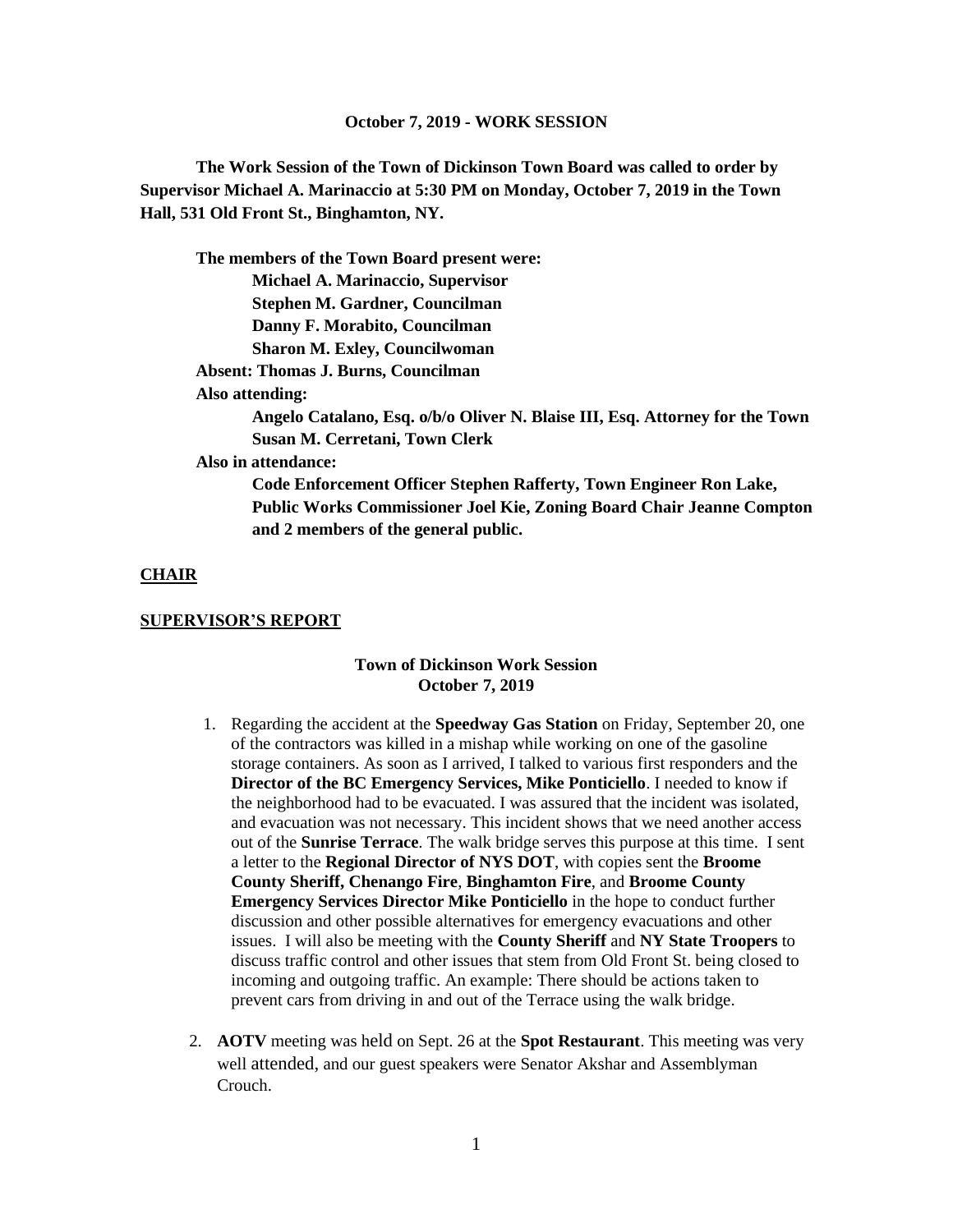## **October 7, 2019 - WORK SESSION**

- 3. **Sexual Harassment Training**: We held a training session on September 23rd at the Town Hall. Most of the staff and elected officials attended. I will conduct another training g session for those who were unable to attend. I will be contacting the individuals to schedule a time and date in the near future.
- 4. The **preliminary budget for 2020** has been completed and was turned over to the Town Clerk for public review. We will schedule a public hearing and adoption of the budget will take place in November. We were once again able to stay within the stateimposed tax cap but with some difficulty.
- 5. The soil testing project for the **Sunrise Terrace Building** was completed and the study/results were forwarded to the Town. We are presently reviewing the results and will be making announcements in the near future once we come to some decisions and looking at any options that may be possible.

# **PUBLIC COMMENTS**

A Town of Dickinson property owner addressed the board regarding a large water and sewer bill that he received due to a leaking toilet that went undetected. The property owner presented calculations and estimates for the board's review. In short, he asked the Town to forego \$800 of the \$3,200 total bill. Supervisor Marinaccio told the gentleman that the Board couldn't make a decision tonight as one of the members was absent but would have an answer for him by next Tuesday.

## **ATTORNEY**

## **PORT DICKINSON FIRE PROTECTION CONTRACT RENEWAL**

Attorney Catalano asked to place a resolution on next week's meeting to schedule a Public Hearing for November 4, 2019 at 5:30 pm to consider renewing the **Port Dickinson Fire Protection Contract**.

### **REPEAT OFFENDER LOCAL LAW**

Attorney Catalano asked to place a resolution at next week's meeting to schedule a Public Hearing for **Repeat Offender Local Law** for November 4, 2019 at 5:40 pm.

### **2020 BUDGET**

Attorney Catalano asked to place a resolution on next week's meeting to schedule a Public Hearing for the **2020 Budget** for November 4, 2019 at 5:50 pm.